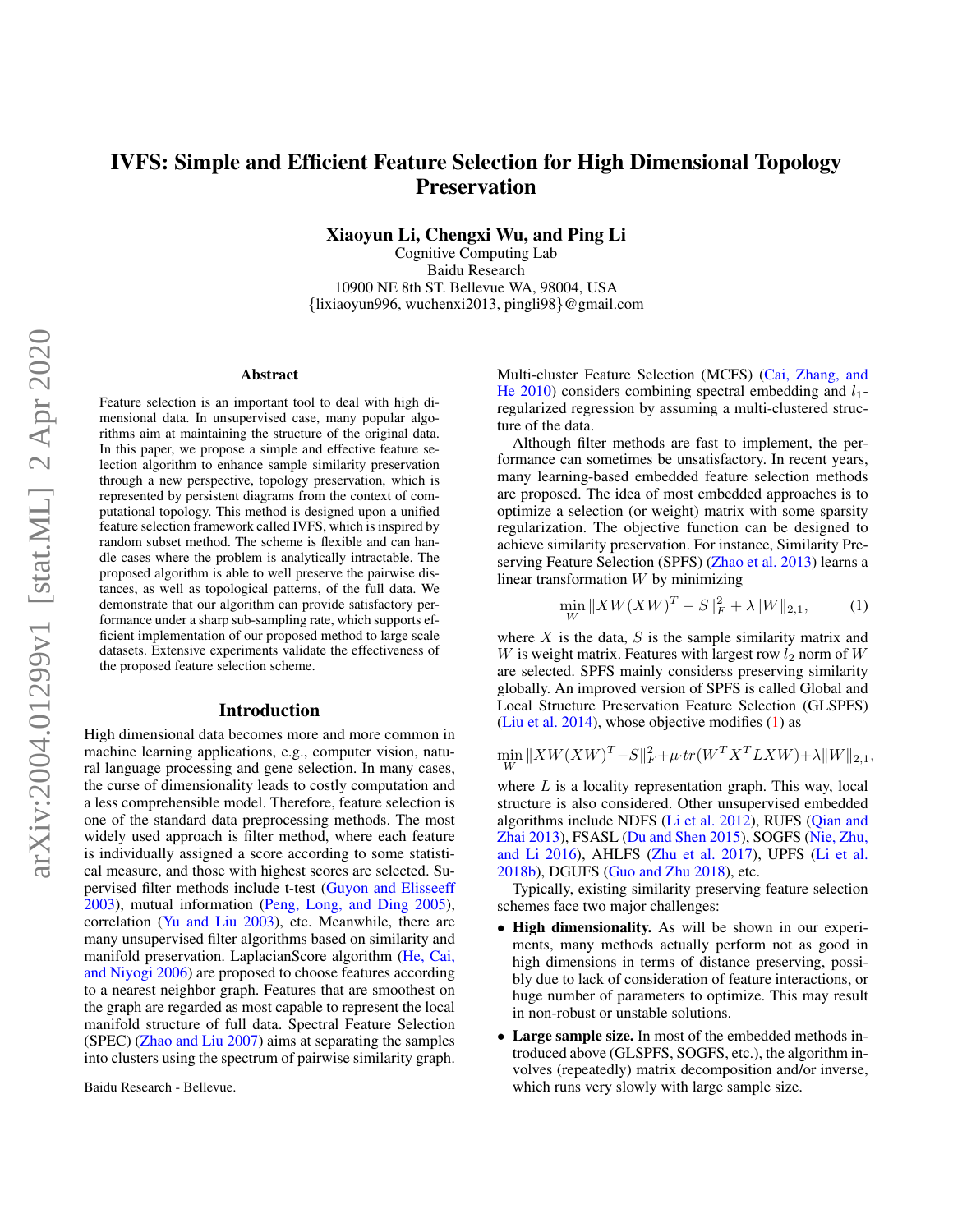### Topology preserving feature selection

Many embedded methods are associated with clustering or nearest neighbor graph embedding, which in some sense address more on the local manifold structure. In this paper, we look at similarity preservation problem from a new view: topology. In recent years, topological data analysis (TDA) has been shown as a powerful tool for various learning tasks [\(Hofer et al. 2017\)](#page-7-12). The merit of TDA comes from its capability to encode all the topological information of a point set X by *persistent diagram*, denoted as  $\mathcal{D}(X)$  herein. In Euclidean space,  $\mathcal{D}(X)$  is tightly related to pairwise sample distances. This motivates us to consider similarity preservation from a TDA perspective. If we hope to select covariates  $X_F$  to preserve the topological information of the original data, the persistent diagram  $\mathcal{D}(X_{\mathcal{F}})$  generated by  $X_{\mathcal{F}}$ should be close to the original diagram  $\mathcal{D}(X)$ . More precisely, TDA offers a new space (of persistent diagrams) in which we compare and preserve the distances. We refer this property as "topology preservation", which is very important especially when applying TDA after feature selection. In existing literature, however, topology preservation has not been considered yet.

### Our contributions

We develop a simple but powerful filter based feature selection method that achieves topology preservation:

- We propose a unified scheme called Inclusion Value Feature Selection (IVFS) that extends the idea of random subset evaluation to unsupervised case. It generalizes to several well-known supervised methods, i.e., random forest [\(Breiman 2001\)](#page-7-13) and random KNN [\(Li, Harner, and Ad](#page-7-14)[jeroh 2011;](#page-7-14) Räsänen and Pohjalainen 2013).
- We use IVFS to achieve topology (persistent diagram) preserving feature selection, based on theories from TDA. By reinforcing the scalablity, this algorithm not only perform very well in high dimensions, but also run efficiently with large sample size.
- We conduct extensive experiments on high dimensional datasets to justify the effectiveness of IVFS. The results suggest that IVFS is capable of preserving the exact topological signatures (as well as the pairwise distances), making it a suitable tool for TDA and many other applications.

# IVFS: A Unified Feature Selection Scheme

First, we provide a unified framework based on random subset evaluation, which is flexible, universally applicable, and generalizes to several existing algorithms. In this section, we provide a detailed discussion on this general scheme.

# Problem formulation and notations

The data matrix is denoted by  $X \in \mathbb{R}^{n \times d}$  with n samples and d covariates.<sup>[1](#page-1-0)</sup> Our goal is to find the best  $d_0 < d$  features according to some criteria, associated with a loss function  $\mathcal{L}$ . Denote  $\mathcal{I} = \{1, 2, ..., d\}$  the indices of all features, and  $\mathcal{M}_{\tilde{d}} = \{ \sigma \in \mathcal{I}^{\tilde{d}} : \sigma_i \neq \sigma_j \text{ for } \forall i \neq j \}$  the set of all size- $\tilde{d}$ subsets of  $I$ . The goal is to minimize the objective function

$$
\min_{\mathcal{F} \in \mathcal{M}_{d_0}} \mathcal{L}_{\mathcal{F}} \triangleq \min_{\mathcal{F} \in \mathcal{M}_{d_0}} \mathcal{L}(X_{\mathcal{F}}). \tag{2}
$$

Our algorithm relies on repeatedly sampling random subset  $\tilde{\mathcal{F}}$  of arbitrarily  $\tilde{d}$  features (not necessarily equal to  $d_0$ ), equipped with a subset score function  $s(\tilde{\mathcal{F}};X): \mathbb{R}^{\tilde{d}} \mapsto \mathbb{R}^{\tilde{d}}$ which assigns score to each selected feature by evaluating the chosen random subset. In principle, a high score should correspond to a small loss.

### IVFS: a filter method for feature selection

The individual feature score, which serves as the filter of the unified selection scheme, essentially depends on the subset score function  $s(\cdot)$  defined above.

**Definition 1.** *Suppose*  $1 \leq d \leq d$ *. The Inclusion Value of feature*  $f \in \mathcal{I}$  *at dimension*  $\tilde{d}$  *associated with*  $s(\cdot)$  *is* 

$$
IV_{\tilde{d}}(f) = \frac{\sum_{\sigma \in \mathcal{M}_{\tilde{d}}^f} s_{\sigma}(f)}{\binom{d-1}{\tilde{d}-1}},
$$

where  $M_{\tilde{d}}^f = \{ \sigma \in \mathcal{M}_{\tilde{d}} : f \in \sigma \}$  *is the collection of subsets with size*  $\tilde{d}$  *that contains feature*  $f$ *, and*  $s_{\sigma}(f)$  *is the score assigned to feature* f *by computing*  $s(\sigma; X)$ *.* 

Intuitively, the inclusion value illustrates how much gain in score a feature  $f$  could provide on average, when it is included in the feature subset of size  $\tilde{d}$ . Our feature selection scheme is constructed based on inclusion value estimation, as summarized in Algorithm [1.](#page-2-0) We call it Inclusion Value Feature Selection (IVFS). Roughly speaking, the algorithm selects features with highest estimated inclusion value, which is derived via  $k$  random sub-samplings of both features and observations. One benefit is that IVFS considers complicated feature interactions by evaluating subset of features together in each iteration.

Special cases. The IVFS scheme includes several popular methods as special cases based on different score function (i.e., the inclusion value).

- Permutation importance. For each feature in a random subset  $F$ , if we set  $s_F(f)$  as the difference between the performance (e.g., classification accuracy, regression mean squared error) using  $F$  and the performance when feature vector  $f$  is randomly permuted, then IVFS becomes the feature selection algorithm via supervised random forest permutation importance [\(Strobl et al. 2008\)](#page-7-16).
- RKNN. When we set  $s_{\mathcal{F}}(f) = -\mathcal{L}_{\mathcal{F}}$ ,  $\forall f \in \mathcal{F}$ , where  $\mathcal{L}$ is the KNN classification error rate, IVFS becomes supervised RKNN [\(Li, Harner, and Adjeroh 2011\)](#page-7-14).

Note that for random forest, the score function  $s_F(f)$  is different for each feature  $f \in \mathcal{F}$ , while in RKNN, all the features in a random subset share a same score.

<span id="page-1-0"></span><sup>&</sup>lt;sup>1</sup> For the ease of presentation, we also use  $X$  to represent data  $(X, Y)$  if the problem is supervised, where Y is the label vector.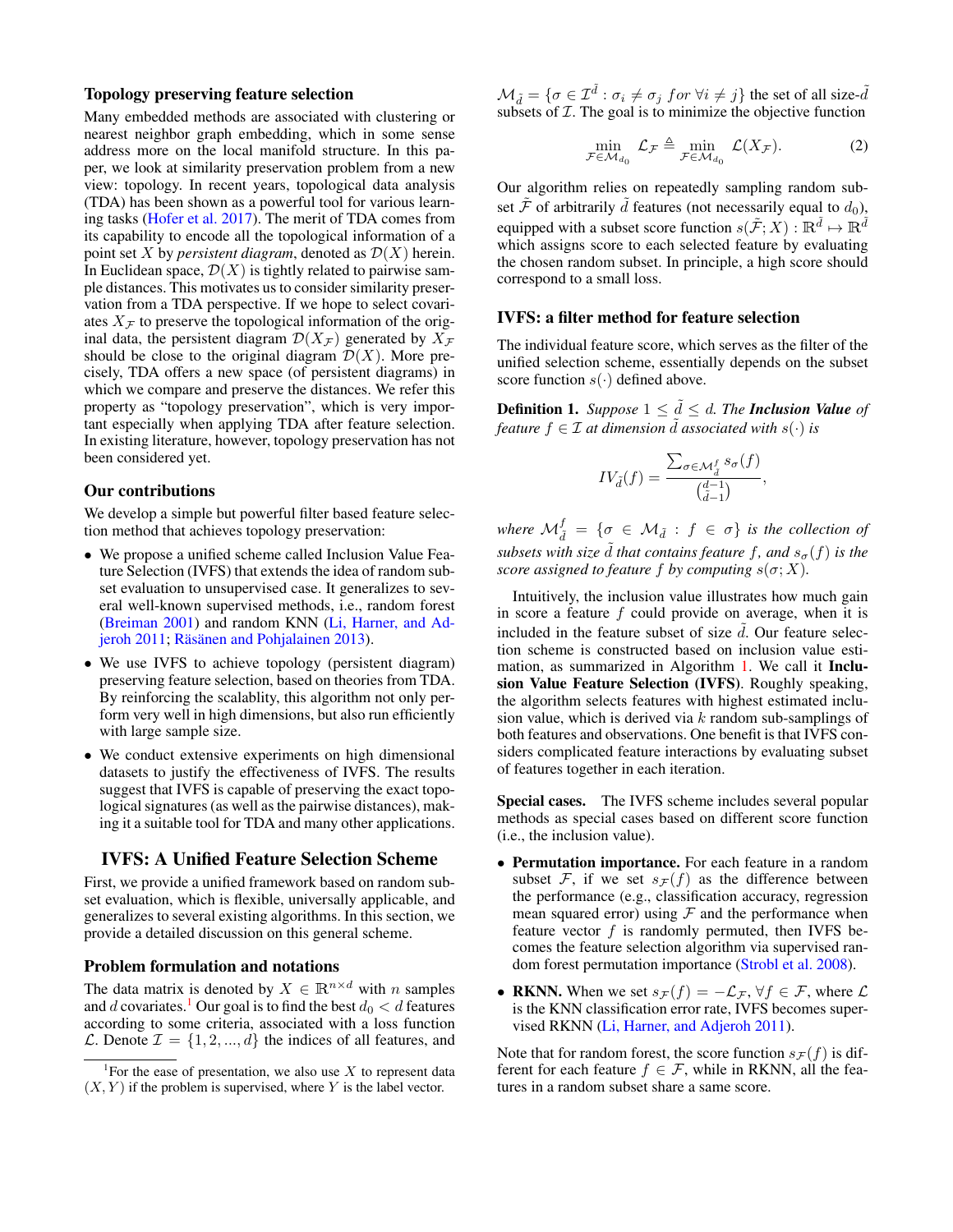Algorithm 1: IVFS scheme for feature selection

| <b>Input:</b> Data matrix $X \in \mathbb{R}^{n \times d}$ ; Number of subsets k;                         |  |  |  |  |  |  |  |
|----------------------------------------------------------------------------------------------------------|--|--|--|--|--|--|--|
| Number of features used for each subset $d$ ;                                                            |  |  |  |  |  |  |  |
| Number of samples for each subset $\tilde{n}$ ;                                                          |  |  |  |  |  |  |  |
| Target dimension $d_0$                                                                                   |  |  |  |  |  |  |  |
| <b>Initialize:</b> Counters for each feature $c_i = 0, i = 1, , d$ ;                                     |  |  |  |  |  |  |  |
| Cumulative score for each feature $S_i = 0$                                                              |  |  |  |  |  |  |  |
| 1 for $t=1$ to k do                                                                                      |  |  |  |  |  |  |  |
| Randomly sample a size d feature set $\mathcal{F} \in \mathcal{M}_{\tilde{d}}$<br>$\mathbf{2}$           |  |  |  |  |  |  |  |
| Randomly sub-sample $X^{sub}_{\tau} \in \mathbb{R}^{\tilde{n} \times \tilde{d}}$ , with $\tilde{n}$<br>3 |  |  |  |  |  |  |  |
| observations and features in $F$                                                                         |  |  |  |  |  |  |  |
| for f in $F$ do<br>$\overline{\mathbf{4}}$                                                               |  |  |  |  |  |  |  |
| Update counter $c_f = c_f + 1$<br>5                                                                      |  |  |  |  |  |  |  |
| Update score $S_f = S_f + s_{\mathcal{F}}(f)$<br>6                                                       |  |  |  |  |  |  |  |
| 7 Set $S_i = \frac{S_i}{c_i}$ for $i = 1, 2, , d$                                                        |  |  |  |  |  |  |  |
| <b>Output:</b> Select top $d_0$ features with highest score                                              |  |  |  |  |  |  |  |
|                                                                                                          |  |  |  |  |  |  |  |

# <span id="page-2-0"></span>Analysis of IVFS

<span id="page-2-2"></span>**Theorem 1** (Asymptotic k). *Suppose*  $k \rightarrow +\infty$ ,  $\tilde{n} = n$ ,  $s_{\sigma}(f)$  has finite variance  $\forall f \in \mathcal{I}$ , and the  $IV_{d_0}$  for different *features are all distinct, then IVFS algorithm will select top*  $d_0$  *features with highest*  $IV_{\tilde{d}}$  *with probability 1.* 

*Proof.* The algorithm is equivalent to finding the top  $d_0$  features with the largest

$$
\hat{IV}_{\tilde{d}}(f) = \frac{\sum_{\sigma \in \hat{\mathcal{C}}_{\tilde{d}}^f} s_{\sigma}(f)}{|\hat{C}_{\tilde{d}}^f|}
$$

,

where  $\hat{C}_{\tilde{d}}^f = \{\sigma \in \hat{\mathcal{C}}_{\tilde{d}} : f \in \sigma\}$ , and  $\hat{\mathcal{C}}_{\tilde{d}}$  is the collection of all  $k$  chosen random subsets. By central limit theorem, when  $k \to \infty$  we have for some  $\tau$  and  $\forall f$ ,

$$
\frac{\hat{IV}_{\tilde{d}}(f) - IV_{\tilde{d}}(f)}{\sqrt{k}} \to N(0, \tau^2).
$$

Let  $\delta$  be the difference between the  $d_0$ -highest  $IV_{\tilde{d}}$  and the  $(d_0 + 1)$  highest, then for  $\forall f$ , for any  $\epsilon > 0$  there exists a K such that when  $k > K$ , the probability of  $\hat{IV}_{\tilde{d}}(f)$  –  $IV_{d}(f)| > \delta/2$  is less than  $\epsilon$ . Taking  $\epsilon \to 0$  and  $k \to \infty$ , the theorem is proved. theorem is proved.

In the following, we look at the case where  $s_F(f)$  are equal for every  $f \in \mathcal{F}$  (e.g., RKNN). As a result, we may re-write the score function as  $s(\mathcal{F})$  evaluated on subsets. The next assumption on *monotonicity* appears commonly in feature selection literature, similar in spirit to [\(Narendra and](#page-7-17) [Fukunaga 1977;](#page-7-17) [Foroutan and Sklansky 1987\)](#page-7-18), etc.

<span id="page-2-1"></span>Assumption 1 (Monotonicity). There exists a d $dimensional set \Omega \in \mathcal{M}_{\tilde{d}} \text{ such that } \forall \mathcal{F}, \mathcal{F}' \in \mathcal{M}_{\tilde{d}} \text{, if}$  $(\mathcal{F} \cap \Omega) \subseteq (\mathcal{F}' \cap \Omega)$ , then  $s(\mathcal{F}) \leq s(\mathcal{F}')$ .

Basically, this assumption says that there is a subset  $\Omega$  of "dominant features": For any two subsets  $\mathcal{F}, \mathcal{F}'$  with same size, if  $(\mathcal{F} \cap \Omega)$  is contained in  $(\mathcal{F}' \cap \Omega)$ , then the score of  $\mathcal{F}'$ is no smaller than that of  $F$ . It turns out that this dominant

set is indeed optimal, and it is also the solution that IVFS converges to in large  $k$  limit.

Theorem 2 (Optimality). *Under Assumption [1,](#page-2-1) we have*

$$
\Omega = \arg \max_{\mathcal{F} \in \mathcal{M}_{\tilde{d}}} s(\mathcal{F}),
$$

*and*  $\Omega$  *is the set of*  $\tilde{d}$  *features with the highest*  $IV_{\tilde{d}}$ *.* 

*Proof.* It suffices to show that for  $\forall f \in \Omega, g \notin \Omega, IV_{\tilde{d}}(f) \geq 0$  $IV_{\tilde{d}}(g)$ . We have by assumption

$$
IV_{\tilde{d}}(f) - IV_{\tilde{d}}(g)
$$
  
=  $\frac{1}{\tilde{d}} \Big( \sum_{\substack{\mathcal{F} \in \mathcal{M}_{\tilde{d}-1} \\ f \notin \mathcal{F}}} s(\mathcal{F} \cup \{f\}) - \sum_{\substack{\mathcal{F} \in \mathcal{M}_{\tilde{d}-1} \\ g \notin \mathcal{F}}} s(\mathcal{F} \cup \{g\}) \Big)$   
=  $\frac{1}{\tilde{d}} \sum_{\substack{\mathcal{F} \in \mathcal{M}_{\tilde{d}-1} \\ f \notin \mathcal{F}, g \notin \mathcal{F}}} \big(s(\mathcal{F} \cup \{f\}) - s(\mathcal{F} \cup \{g\})\big) \ge 0,$ 

which proves the second argument. Since for  $\forall \mathcal{F} \in \mathcal{M}_{d}$ ,  $(\mathcal{F} \cap \Omega) \subseteq (\Omega \cap \Omega)$ , we have  $\Omega = \arg \max_{\mathcal{F} \in \mathcal{M}_{\tilde{d}}} s(\mathcal{F})$ .

Together with Theorem [1,](#page-2-2) we know that if we set  $d = d_0$ , under Assumption [1,](#page-2-1) IVFS would converge to the minimal score feature set. For instance, in the case of RKNN, the selected features would minimize the KNN error rate.

**Choosing**  $\tilde{d}$ . In practice (when  $k \ll \binom{d}{d_0}$ ), we are actually drawing random samples from the population, and use feature scores as estimation of true inclusion values. An interesting fact is that, IVFS actually uses  $\hat{IV}_{\tilde{d}}$  to estimate  $IV_{d_0}$ . This makes sense since 1) we expect features with high  $IV_{\tilde{d}}$ to have high  $IV_{d_0}$  as well, and 2) we care more about the rank of feature scores rather than the exact values. Hence, setting  $d > d_0$  may not defect the model performance.

**Choosing**  $\tilde{n}$ . We also have a parameter  $\tilde{n}$  which controls the number of random observations for each subset. A relatively small  $\tilde{n}$  is extremely helpful to accelerate the algorithm for scalable implementation on large datasets. In existing methods, however, sub-sampling is not commonly used.

- In the original proposal of random forest [\(Breiman 2001\)](#page-7-13), the authors suggested to set  $\tilde{n} = n$  with replacement. Later on, a popular variant [\(Geurts, Ernst, and Wehenkel](#page-7-19) [2006\)](#page-7-19) chose to disable sub-sampling procedure. In general, in all variants of random forest, sub-sampling is not recommended [\(Tang, Garreau, and von Luxburg 2018\)](#page-7-20).
- In RKNN [\(Li, Harner, and Adjeroh 2011\)](#page-7-14), the author did not consider sub-sampling training points, either.

For supervised learning, the above phenomenon seems reasonable, since sub-sampling the training data may harm the learning capacity of each random subset, especially with high dimensions. However, as shall be seen from next sections, when applying IVFS for the purpose of unsupervised topology preservation, we can choose a very small  $\tilde{n}$  without loosing much capacity. This makes IVFS a strong candidate for dealing with large scale datasets. In general, a good choice of  $\tilde{n}$  depends on the specific problem.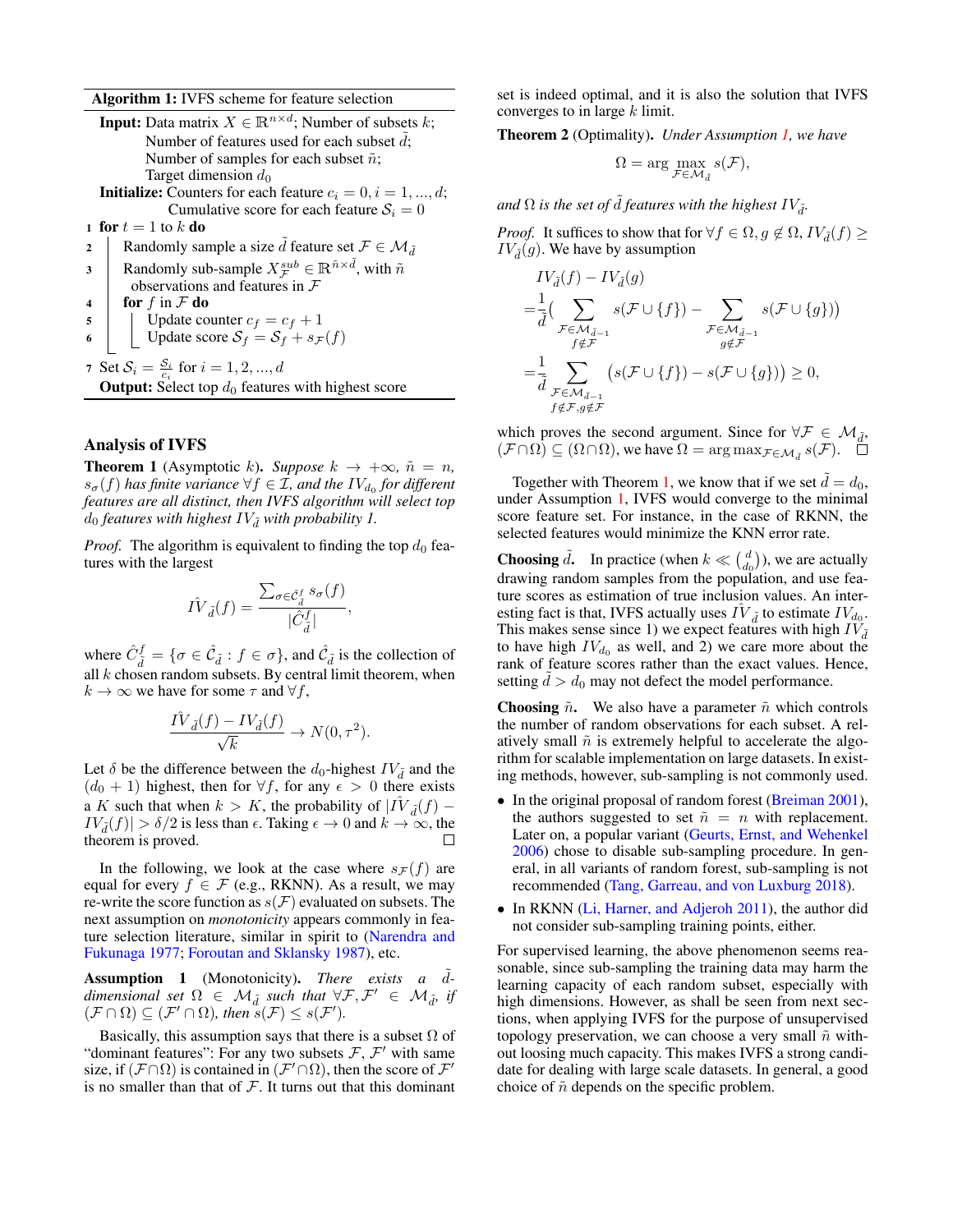Advantages of IVFS. On a high level, IVFS has the following nice features:

- Intuitive formulation, no complicated computation.
- IVFS can well handle the problems where the optimization problem is very hard to solve (or intractable), as long as the loss function can be computed efficiently.
- IVFS can be applied to large datasets efficiently by using a small  $\tilde{n}$ , which is feasible for some applications.

In the following sections, we design a topology preserving feature selection algorithm by combining IVFS framework and ideas from topological data analysis (TDA).

### Preliminaries on Computational Topology

In this section, we provide some intuition to several important concepts in computational topology. Interested readers are referred to [\(Edelsbrunner and Harer 2010\)](#page-7-21) for more detailed introduction. A p-dimensional simplex is defined as

$$
\gamma_p = \{\theta_0 x_0 + \ldots + \theta_p x_p | \theta_i > 0 \,\, \forall i, \sum_{i=0}^p \theta_i = 1 \},
$$

where  $x_0, ..., x_p$  are affinely independent points in  $\mathbb{R}^p$ . For instance, a 1-simplex is a line segment, and a 2-simplex is a triangle, etc. A *simplicial complex* C is then formed by gluing simplices in different dimensions together. In Euclidean space, the most commonly used complex is the *Vietoris-Rips complex*, with an example given in Figure [1.](#page-3-0) It is formed by connecting points with distance smaller than a given threshold  $\alpha$ . If we gradually increase  $\alpha$  from 0 to  $\infty$ , the number of edges will increase from 0 to  $n^2$  eventually. The distance associated with each edge, is called the *filtration* for Rips complex. As  $\alpha$  increases, topological features with different dimension (e.g., 0 for connected components, 1 for loops, 2 for voids, etc.) will appear and disappear. We call the pair of birth and death time (the  $\alpha$  value) of a *p*-dimensional topological feature as a p-dimensional *persistent barcode*. The p-dimensional *persistent diagram* is a multiset of all these barcodes. An example persistent diagram is plotted in Figure [1](#page-3-0) right panel. Note that we can always normalize the filtration function to be bounded in  $[0, 1]$ . Often, barcodes with length less than a small number  $\epsilon$  are regarded as noise and eliminated from the diagram. In many applications, useful features are then retrieved from persistent diagrams (e.g., persistent image [\(Adams et al. 2017\)](#page-7-22) and persistent landscape [\(Bubenik 2015\)](#page-7-23)) as inputs fed into learning machines.

# Topology Preservation via IVFS

In most applications of TDA, the first step is to generate a persistent diagram summarizing the topological patterns. When feature selection is adopted in TDA, the persistent diagram should be accurately preserved. In this section, we propose a variant under IVFS scheme that achieves this goal.

#### Distance measure

In our study, we focus on Rips complex which is widely used for real-valued data. The filtration of Rips complex is based on distances between data points (cf. Figure [1\)](#page-3-0). In this

<span id="page-3-0"></span>

Figure 1: Left panel: an example of Rips complex. Points that are close are connected. Dots, lines and triangles forms 0, 1 and 2-dimensional complex respectively. Right panel: an example of persistent diagram. Each red point represents a (birth, death) time of a topological feature. The green line is a threshold: only barcodes that are stable (points above the green line) are included in the final barcode set.

paper, we will mainly focus on Euclidean distance. Consider a distance matrix  $(D_{ij})$ , with the  $(i, j)$ -th entry defined as  $D_{ij} = ||x_i - x_j||_2$ , where  $x_i$  and  $x_j$  are two sample points, and  $\lVert \cdot \rVert_2$  is the  $l_2$  norm for vectors. We divide D by its largest entry to normalize all distances to  $[0, 1]$ . Other similarities such as cosine and generalized min-max (GMM) [\(Li 2017;](#page-7-24) [Li and Zhang 2017\)](#page-7-25) can also be adopted.

# Distances between persistent diagrams

Recall that our objective involves minimizing the difference between persistent diagrams. The following two distances measures between diagrams are widely used in TDA.

Definition 2. *For two persistent diagrams* Ψ *and* Γ*, define Wasserstein distance*  $\overline{(w_p^q)}$  *and Bottleneck distance*  $(w_\infty)$ 

$$
w_p^q(\Psi, \Gamma) = \inf_{\phi} \left( \sum_{x \in \Psi} ||x - \phi(x)||_q^p \right)^{\frac{1}{p}},
$$
  

$$
w_{\infty}(\Psi, \Gamma) = \inf_{\phi} \sup_{x \in \Psi} ||\phi(x)||_{\infty},
$$

*where*  $\phi$  *is taken over all bijections*  $\Psi \to \Gamma$  *and*  $p, q \in \mathbb{N}$ *.* 

### Objective function

Now we are ready to formally state our objective function. Recall the notations  $\mathcal{I} = \{1, 2, ..., d\}$ , and  $\mathcal{M}_{\tilde{d}} = \{\sigma \in$  $\mathcal{I}^{\tilde{d}}$  :  $\sigma_i \neq \sigma_j$  for  $\forall i \neq j$ . To achieve topology preserving feature selection, we minimize following loss function,

<span id="page-3-1"></span>
$$
\min_{\mathcal{F}\in\mathcal{M}_{d_0}} w_*(\mathcal{D}(X), \mathcal{D}(X_{\mathcal{F}})),\tag{3}
$$

where  $w∗$  denotes Wasserstein or bottleneck distance. This way, we find the subset that best preserves the topological signatures of original data. However, the mapping between feature space and persistent diagram is so sophisticated that analytical approach to  $(3)$  is hard to derive. This is exactly the circumstance where IVFS is particularly effective.

Note that the computational cost to generate persistent diagram is non-negligible even for data of moderate size. Hence, directly applying IVFS with objective loss [\(3\)](#page-3-1) would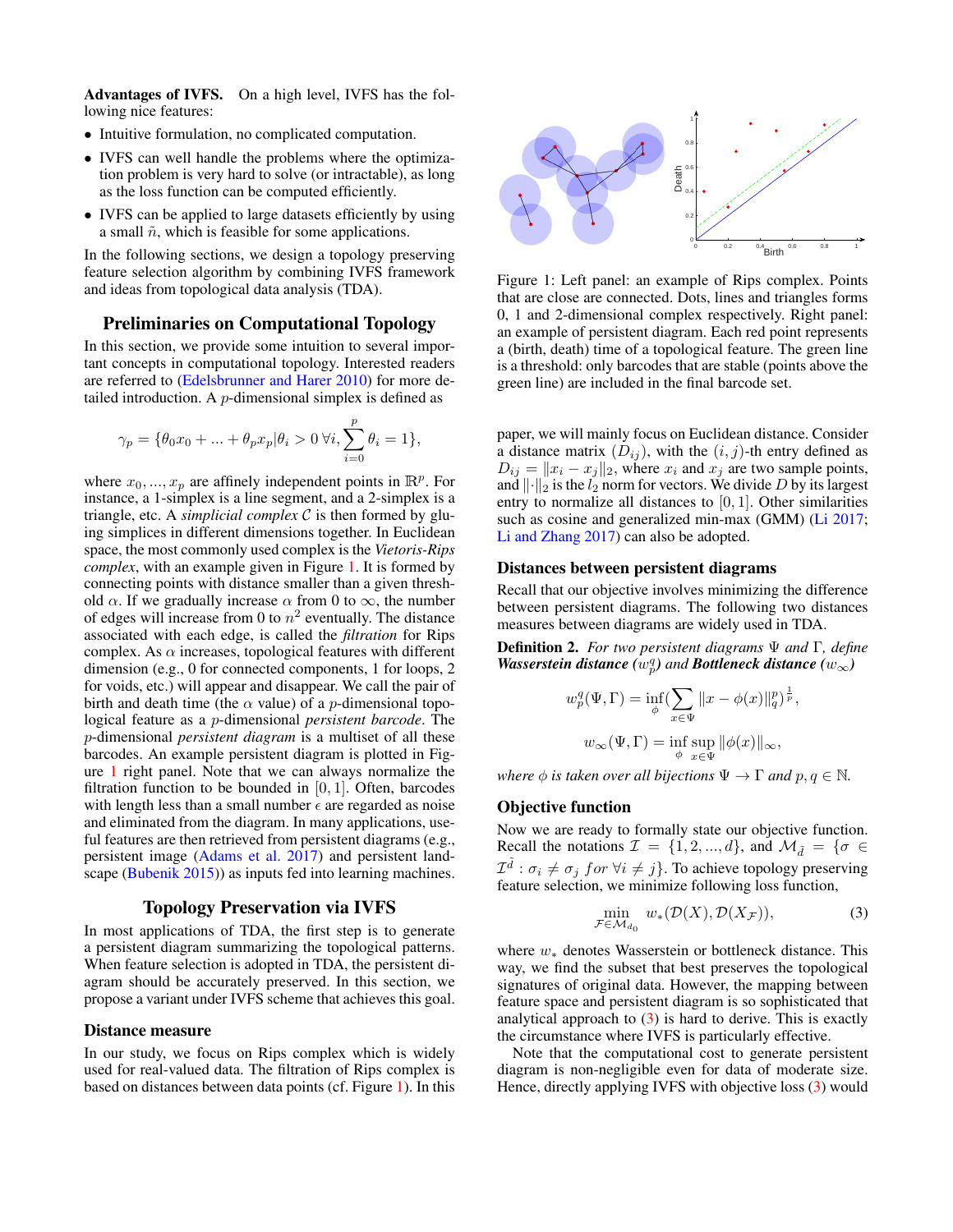be extremely slow. To this end, we leverage from the stability property of persistent diagrams to propose an alternative solution. We re-state the theorems as below.

Theorem 3. *[\(Chazal, De Silva, and Oudot 2014\)](#page-7-26) Suppose* X *is the point set,* f *and* f <sup>0</sup> *are two Lipschitz functions. Let*  $\mathcal{D}(X,f)$  and  $\mathcal{D}(X,f')$  denote the persistent diagram built *upon* X *using filtration function* f *and* f 0 *, respectively. Under some technical conditions, the bottleneck and Wasserstein distances are bounded by*

$$
w_{\infty}(\mathcal{D}(X,f), \mathcal{D}(X,f')) \leq C_1 ||f - f'||_{\infty},
$$
  

$$
w_p^w(\mathcal{D}(X,f), \mathcal{D}(X,f')) \leq C_2 ||f - f'||_{\infty}^{C_3},
$$

*where*  $C_1$ ,  $C_2$  *and*  $C_3$  *are a universal constant independent of* X, and  $\|\cdot\|_{\infty}$  *refers to the infinite norm.* 

In words, the theorem says that when we change filtration from  $f$  to  $f'$ , the change in persistent diagrams would be bounded linearly in the  $||f - f||_{\infty}$  for Bottleneck distance, and polynomially for Wasserstein distance. Since the filtration for Rips complex is the pairwise distances, we can alternatively control the  $l_{\infty}$  norm of the difference between two distance matrices. Thus, we substitute our objective to

<span id="page-4-0"></span>
$$
\min_{\mathcal{F}\in\mathcal{M}_{d_0}}\|D_{\mathcal{F}}-D\|_{\infty},\tag{4}
$$

where  $||A||_{\infty} = \max_{i,j} |A_{ij}|$ , D and  $D_{\mathcal{F}}$  are the distance matrix before and after feature selection. By [\(4\)](#page-4-0), we get rid of the expensive computation of persistent diagrams, making the algorithm applicable to real world applications. Nevertheless, optimization regarding  $l_{\infty}$  is still non-trivial.

#### IVFS- $l_{\infty}$  Algorithm and Extensions

The IVFS scheme (Algorithm [1\)](#page-2-0) can be directly adapted to the topology preservation problem [\(4\)](#page-4-0). At line 6, we substitute score function as

$$
s_{\mathcal{F}}(f) = -\|D_{\mathcal{F}} - D\|_{\infty}, \quad \forall f \in \mathcal{F}, \tag{5}
$$

and all other steps remain the same. This is called the IVFS $l_{\infty}$  algorithm.

Extensions. We can easily extend this algorithm to  $\sum_{i,j} |D_{ij} - D_{\mathcal{F}_{ij}}|$  and  $||D - D_{\mathcal{F}}||_2$  the matrix Frobinius other reasonable loss functions. Denote  $||D - D_{\mathcal{F}}||_1$  = norm. One should expect that minimizing these two norms of  $(D - D<sub>F</sub>)$  to be good alternatives, because small  $||D - D||$  $D_{\mathcal{F}} \|_1$  or  $\|D - D_{\mathcal{F}} \|_2$  is likely to result in a small  $\|D_{\mathcal{F}} D\|_{\infty}$  as well. We will call these two methods **IVFS-** $l_1$  and **IVFS-** $l_2$  algorithm respectively. Both extensions are implemented simply by changing the lines in Algorithm [1](#page-2-0) with corresponding loss and score function.

#### Experiments

Following many previous works on feature selection (e.g [\(Zhao and Liu 2007;](#page-8-0) [Liu et al. 2014;](#page-7-5) [Li et al. 2018b\)](#page-7-10)), we carry out extensive experiments on popular highdimensional datasets from UCI repository [\(Asuncion and](#page-7-27) [Newman 2007\)](#page-7-27) and ASU feature selection database [\(Li et](#page-7-28) [al. 2018a\)](#page-7-28). The summary statistics are provided in Table [1.](#page-5-0) For all datasets, the features are standardized to mean zero and unit variance, and at most 300 features are selected.

### Methods and tuning parameters

We compare several popular similarity preserving methods:

• **SPEC**: We use the second type algorithm which performs the best, according to [\(Zhao and Liu 2007\)](#page-8-0).

• MCFS: As guided in (Cai  $et$   $al., 2010$ ), we run MCFS with number of clusters  $M = \{5, 10, 20, 30\}.$ 

• GLSPFS: It is a embedded method that learns to approximate the sample similarity matrix and will serve as a major baseline. Following [\(Liu et al. 2014\)](#page-7-5), we chose the parameter combinations of  $\mu = \{0, 10^{-1.3}\}, \lambda = \{10^{-1.3}\}.$ 

• IVFS- $l_{\infty}$  and variants: We try following combinations:  $d = \{0.1 : 0.1 : 0.5\} \times d, \tilde{n} = \{100, 0.1n, 0.3n, 0.5n\}.$ We run experiments with  $k = 1000, 3000, 5000$ . All the reported results are averaged over 5 repetitions.

### Evaluation Metrics

We compare each method by various widely adopted metrics that can well evaluate the quality of selected feature set.<sup>[2](#page-4-1)</sup>

KNN accuracy. Following [\(Zhao and Liu 2007;](#page-8-0) [Liu et al.](#page-7-5) [2014\)](#page-7-5), etc., we test local structure preservation by KNN classification. Each dataset is randomly split into 80% training sets and 20% test set, on which the test accuracy is computed. We repeat the procedure 10 times and take the average accuracy. For number of neighbors, we adopt  $K \in$  $\{1, 3, 5, 10\}$  and report the highest mean accuracy.

Distances between persistent diagrams. For X and  $X_{\mathcal{F}}$ , we compute the 1-dimensional persistent diagram  $\mathcal D$  and  $\mathcal D_{\mathcal F}$ with  $\alpha = 0.5$  and drop all barcodes with existing time less than  $\epsilon = 0.1$ . Wasserstein  $(w_1^1)$  and Bottleneck  $(w_\infty)$  distances are computed between the diagrams.

Norms between distance matrix. When the purpose of feature selection is to preserve the sample distance (or similarity), one straightforward measure should be the change between distance matrices D and  $D_{\mathcal{F}}$ . We compute  $||D D_{\mathcal{F}} \|_1, \|D - D_{\mathcal{F}}\|_2$  and  $\|D - D_{\mathcal{F}}\|_{\infty}$  to evaluate the closeness of these two matrices.

Running time. We compare the running time for a single run, with fixed parameter setting: MCFS:  $k = 10$ , GLSPFS:  $\mu = 1, \lambda = 1$ , and **IVFS**:  $k = 1000, \tilde{n} = 0.1n, \tilde{d} = 0.3d$ .

#### Results

Overall performance. Table [1](#page-5-0) summarizes the results. All the datasets are high-dimensional, and *Isolet, RELATHE, COIL20* have relatively larger size with around 1500 samples. For algorithms with tuning parameters, we report the best result among all parameters and number of selected features for each metric. From Table [1,](#page-5-0) we observe:

- IVFS- $l_{\infty}$  provides smallest  $w_1^1$ , and  $w_{\infty}$  on almost all datasets. Moreover, the  $l_1$ ,  $l_2$  and  $l_{\infty}$  norms are significantly reduced on all the data—The distance and topology preserving capability is essentially improved.
- On all datasets, IVFS- $l_{\infty}$  also beats other methods in terms of KNN accuracy, which indicates its superiority on supervised tasks and local manifold preservation.

<span id="page-4-1"></span><sup>2</sup>We also tested normalized mutual information (NMI) in the experiment. The pattern was very similar to KNN accuracy.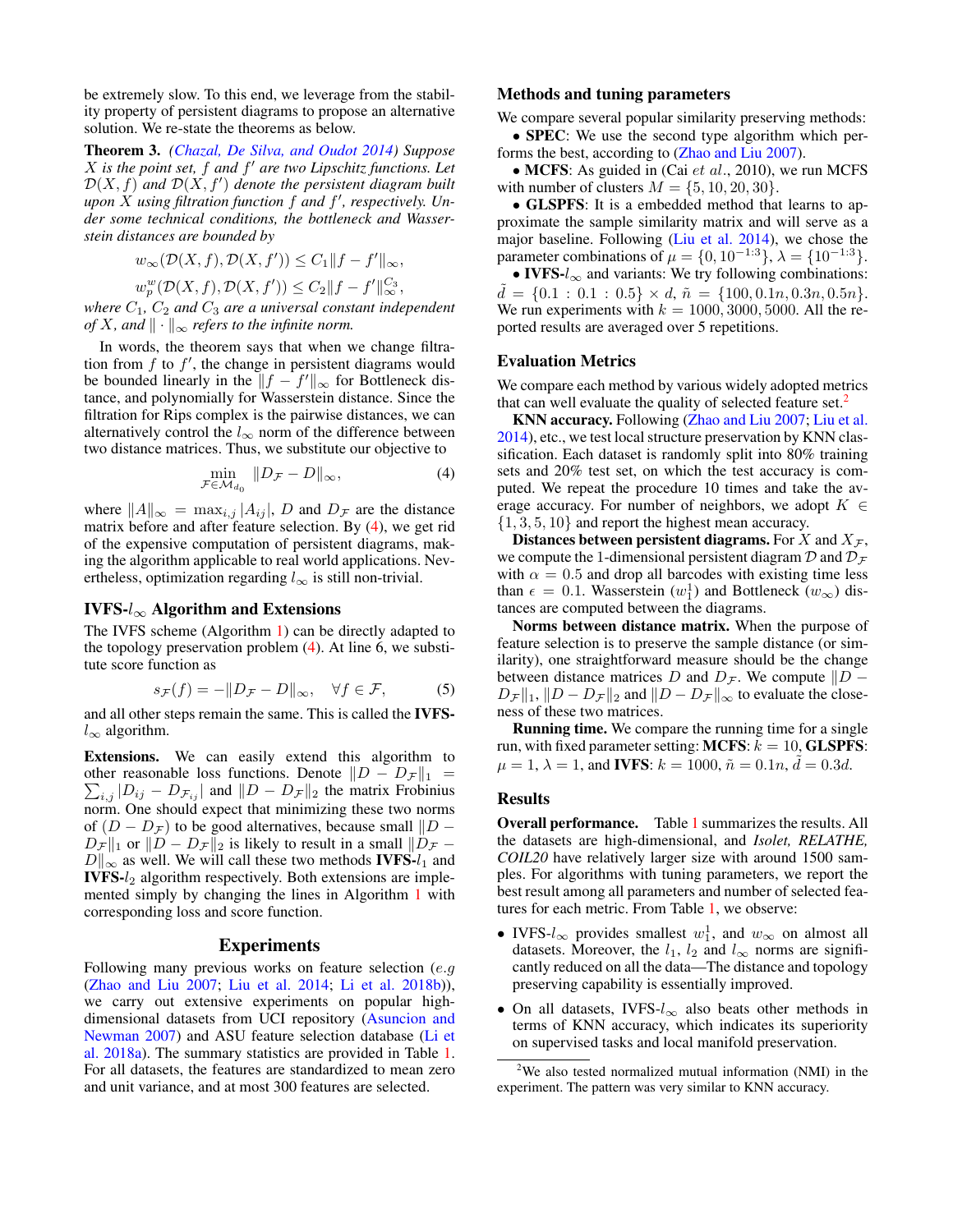<span id="page-5-0"></span>Table 1: Experiments on high dimensional data using normalized Euclidean distance. # n is the number of samples, # d is the dimensionality and # C is the number of classes. The unit of  $L_1/n^2$  is  $(\times 10^{-2})$ . If  $n < 1000$ ,  $\tilde{n} = 0.1n$ ; otherwise,  $\tilde{n} = 100$ .

| <b>Dataset</b> | $\overline{m}$ | #d    | $\overline{4}C$ | <b>Methods</b>         | <b>KNN</b> | $w_1^1$ | $\mathbf{w}_{\infty}$ | $\mathbf{L}_{\infty}$ | $\rm L_1/n^2$ | $L_{2}$            | Time (Sec) |
|----------------|----------------|-------|-----------------|------------------------|------------|---------|-----------------------|-----------------------|---------------|--------------------|------------|
| CLL-SUB-111    | 111            | 11340 | 3               | <b>SPEC</b>            | 58.2%      | 2.35    | 0.05                  | 0.42                  | 9.49          | 13.86              | 0.85       |
|                |                |       |                 | <b>MCFS</b>            | 63.9%      | 2.91    | 0.04                  | 0.21                  | 4.19          | 5.85               | 3.35       |
|                |                |       |                 | <b>GLSPFS</b>          | 63.9%      | 2.44    | 0.02                  | 0.30                  | 6.89          | 9.58               | 11.29      |
|                |                |       |                 | IVFS- $l_{\infty}1000$ | 68.7%      | 2.09    | 0.02                  | 0.11                  | 2.81          | 3.94               | 5.27       |
|                |                | 4026  | 9               | <b>SPEC</b>            | 81.5%      | 0.31    | 0.05                  | 0.25                  | 6.38          | 7.64               | 0.28       |
| Lymphoma       | 96             |       |                 | <b>MCFS</b>            | 92.5%      | 0.09    | 0.02                  | 0.14                  | 2.46          | 2.95               | 1.51       |
|                |                |       |                 | <b>GLSPFS</b>          | 92.0%      | 0.12    | 0.03                  | 0.19                  | 4.22          | 5.10               | 1.50       |
|                |                |       |                 | IVFS- $l_{\infty}1000$ | 94.0%      | 0.06    | 0.01                  | 0.08                  | 1.90          | 2.30               | 1.28       |
| Orlraws10P     | 100            | 10304 | 10              | <b>SPEC</b>            | 81.5%      | 0.92    | 0.03                  | 0.49                  | 13.21         | 16.51              | 0.71       |
|                |                |       |                 | <b>MCFS</b>            | 92.0%      | 0.50    | 0.03                  | 0.20                  | 4.63          | 5.90               | 2.69       |
|                |                |       |                 | <b>GLSPFS</b>          | 93.5%      | 0.66    | 0.02                  | 0.24                  | 5.73          | 7.13               | 12.49      |
|                |                |       |                 | IVFS- $l_{\infty}1000$ | 98.0%      | 0.47    | 0.02                  | 0.08                  | 1.85          | 2.35               | 4.08       |
|                |                | 10000 | 10              | <b>SPEC</b>            | 98.0%      | 2.43    | 0.07                  | 0.57                  | 13.81         | 17.29              | 0.68       |
| Pixrow10P      | 100            |       |                 | <b>MCFS</b>            | 99.0%      | 1.76    | 0.05                  | 0.29                  | 6.70          | 8.43               | 2.64       |
|                |                |       |                 | <b>GLSPFS</b>          | 99.0%      | 1.41    | 0.05                  | 0.26                  | 6.48          | 8.02               | 14.68      |
|                |                |       |                 | IVFS- $l_{\infty}1000$ | 100%       | 0.60    | 0.03                  | 0.07                  | 2.03          | 2.50               | 3.71       |
|                | 102            | 5966  | $\overline{2}$  | <b>SPEC</b>            | 73.3%      | 3.70    | 0.09                  | 0.38                  | 12.39         | 15.37              | 0.43       |
| Prostate-GE    |                |       |                 | <b>MCFS</b>            | 81.9%      | 0.94    | 0.05                  | 0.22                  | 5.06          | 6.27               | 2.01       |
|                |                |       |                 | <b>GLSPFS</b>          | 83.8%      | 0.64    | 0.03                  | 0.27                  | 4.61          | 7.39               | 4.45       |
|                |                |       |                 | IVFS- $l_{\infty}1000$ | 87.6%      | 0.40    | 0.02                  | 0.06                  | 1.44          | 1.96               | 1.89       |
| SMK-CAN-187    | 187            | 19993 | $\overline{2}$  | <b>SPEC</b>            | 70.3%      | 4.10    | 0.06                  | 0.59                  | 10.28         | 25.26              | 2.13       |
|                |                |       |                 | <b>MCFS</b>            | 66.1%      | 0.99    | 0.03                  | 0.29                  | 3.82          | 9.91               | 7.06       |
|                |                |       |                 | <b>GLSPFS</b>          | 71.1%      | 1.57    | 0.04                  | 0.26                  | 5.81          | 14.35              | 55.90      |
|                |                |       |                 | IVFS- $l_{\infty}1000$ | 72.6%      | 0.58    | 0.02                  | 0.09                  | 2.00          | 3.86               | 9.62       |
|                | 130            | 2400  | 10              | <b>SPEC</b>            | 85.5%      | 1.07    | 0.06                  | 0.44                  | 21.72         | 22.31              | 1.30       |
| WarpPIE10P     |                |       |                 | <b>MCFS</b>            | 95.7%      | 0.60    | 0.05                  | 0.14                  | 5.90          | 6.14               | 1.49       |
|                |                |       |                 | <b>GLSPFS</b>          | 90.0%      | 0.68    | 0.05                  | 0.16                  | 7.10          | 7.39               | 2.03       |
|                |                |       |                 | IVFS- $l_{\infty}1000$ | 95.9%      | 0.50    | 0.04                  | 0.05                  | 2.60          | 3.04               | 1.11       |
|                | 1440           | 1024  | 20              | <b>SPEC</b>            | 98.2%      | 16.07   | 0.07                  | 0.35                  | 16.96         | 258.5              | 17.02      |
| COIL20         |                |       |                 | <b>MCFS</b>            | 99.6%      | 3.50    | 0.08                  | 0.30                  | 2.63          | 42.43              | 3.92       |
|                |                |       |                 | <b>GLSPFS</b>          | 99.9%      | 1.78    | 0.06                  | 0.20                  | 2.02          | 40.60              | 8.98       |
|                |                |       |                 | IVFS- $l_{\infty}1000$ | $100\%$    | 2.16    | 0.05                  | 0.18                  | 1.41          | 25.66              | 3.86       |
| Isolet         | 1560           | 617   | 26              | <b>SPEC</b>            | 81.6%      | 63.85   | 0.08                  | 0.43                  | 11.96         | $\overline{209.9}$ | 12.86      |
|                |                |       |                 | <b>MCFS</b>            | 82.3%      | 20.18   | 0.04                  | 0.18                  | 2.47          | 52.14              | 2.20       |
|                |                |       |                 | <b>GLSPFS</b>          | 88.2%      | 11.64   | 0.03                  | 0.13                  | 1.94          | 38.26              | 7.34       |
|                |                |       |                 | IVFS- $l_{\infty}1000$ | 88.7%      | 2.09    | 0.01                  | 0.08                  | 1.37          | 27.04              | 2.78       |
|                | 1427           | 4322  | 2               | <b>SPEC</b>            | 72.8%      | 36.04   | 0.10                  | 0.83                  | 15.08         | 263.6              | 69.20      |
| <b>RELATHE</b> |                |       |                 | <b>MCFS</b>            | 68.8%      | 9.68    | 0.08                  | 0.35                  | 8.43          | 142.6              | 9.34       |
|                |                |       |                 | <b>GLSPFS</b>          | 72.5%      | 7.32    | 0.07                  | 0.32                  | 5.21          | 94.32              | 30.46      |
|                |                |       |                 | IVFS- $l_{\infty}1000$ | 75.6%      | 0.70    | 0.05                  | 0.24                  | 1.90          | 40.90              | 8.87       |

**Robustness.** We plot  $||D-D_F||_2$  and  $w_\infty(\mathcal{D}, \mathcal{D}_F)$  against the number of selected features in Figure [2](#page-6-0) and Figure [3,](#page-6-1) respectively. SPEC performs very poorly on high-dimensional datasets. We observe clearly a trend that IVFS keeps lifting its performance as number of features increases. This robustness comes from the fact that the inclusion value intrinsically contains rich information about features interactions.

Stability. We bootstrap samples from original dataset to mimic the process of sampling from population. Denote  $\mathcal{F}_X$ and  $\mathcal{F}_B$  the subset chosen based on original data and bootstrap data respectively. We count |G| with  $G = \{f : f \in$  $\mathcal{F}_X$ ,  $f \notin \mathcal{F}_B$ . We use same parameters as for testing the running time. The results are averaged over 5 repetitions. In principle, the selected feature pool should not vary significantly if we only change a few samples (by bootstrap), since

the "truly" important features should be independent of the samples. In Table [2,](#page-6-2) we see that IVFS- $l_{\infty}$  is hardly affected by the bootstrapping process, while other methods are much more sensitive and gives very different solutions.

Efficiency-capacity trade-off. From Table [1,](#page-5-0) we also see that IVFS- $l_{\infty}$  is comparable with MCFS in terms of running time, and is more efficient than GLSPFS. In particular, GLSPFS may run very slowly when it takes a long time to converge (e.g., *SMK-CAN-187*). Additionally, for datasets with large size, SPEC and GLSPFS gets slower due to large matrix inverse and singular value decomposition.

The computational cost of our IVFS algorithms depends tightly on the sub-sampling rate  $\tilde{n}/n$  and number of random subsets  $k$ . As one would expect, there exists a tradeoff between computational efficiency and distance preserv-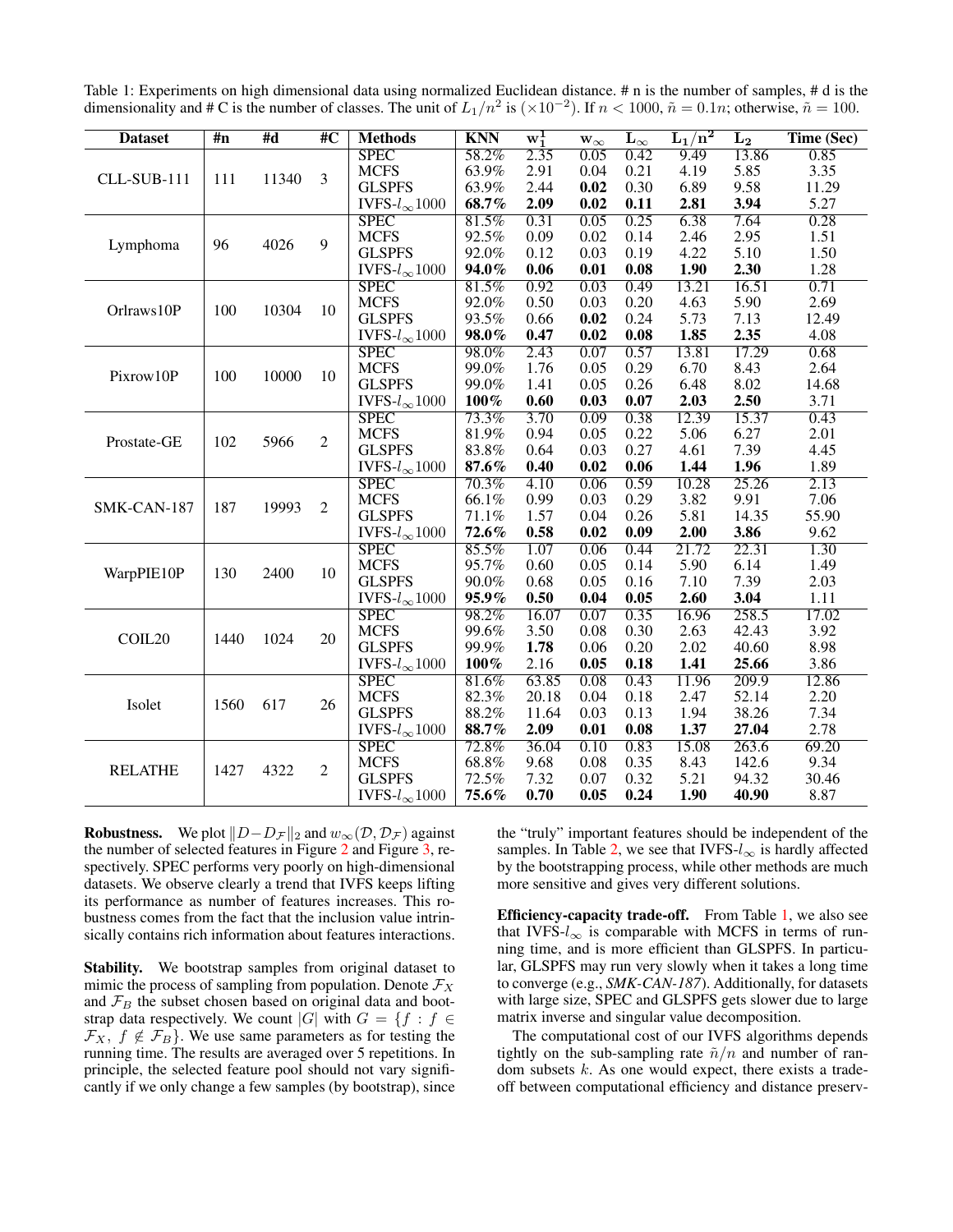<span id="page-6-2"></span>Table 2: Stability under bootstrap: the number of different selected features between original data and bootstrap data.

|                | <b>SPEC</b> | MCFS  | <b>GLSPFS</b> | IVFS- $l_{\infty}1000$ |
|----------------|-------------|-------|---------------|------------------------|
| $CLL-SUB-111$  | 187.2       | 271.8 | 243.6         | 12.2                   |
| Lymphoma       | 156.6       | 260.8 | 260.4         | 4.4                    |
| Orlraws 10P    | 119.2       | 283.6 | 267.2         | 7.8                    |
| Pixrow10P      | 143.0       | 284.8 | 266.0         | 6.8                    |
| Prostate-GE    | 125.8       | 264.4 | 236.2         | 12.0                   |
| SMK-CAN-187    | 125.8       | 264.4 | 236.2         | 18.6                   |
| WarpPIE10P     | 56.0        | 241.6 | 191.0         | 4.8                    |
| COLL20         | 14.0        | 178.2 | 115.4         | 5.6                    |
| <b>Isolet</b>  | 12.8        | 124.5 | 80.0          | 3.3                    |
| <b>RELATHE</b> | 21.4        | 145.0 | 102.8         | 8.4                    |
|                |             |       |               |                        |

20

 $1<sup>1</sup>$ 

<span id="page-6-0"></span>



<span id="page-6-1"></span>

Figure 3: Bottleneck distance vs. number of features.

ing power. In Figure [4,](#page-6-3) we plot the relative performance (set the value for  $k = 5000$ ,  $\tilde{n} = 0.5n$  as 1) of different k and  $\tilde{n}$ , averaged over all datasets and number of chosen features. In general, the performance of IVFS boosts as  $k$  and  $\tilde{n}$  increase because of more accurate estimate of the inclusion values.

<span id="page-6-3"></span>

Figure 4: Performance comparison across different number of subsets k and sub-sampling ratio  $\tilde{n}/n$ .

Note that in our experiment, when the sample size is relatively large (i.e., greater than 1000), we simply fix  $\tilde{n} = 100$ , and IVFS still outperforms other methods (on *COIL20, RE-LATHE*). Thus, to achieve better efficiency, we recommend practitioners to set  $k = 1000$  as default. For  $\tilde{n}$ , if the data size is not very large, we suggest using  $\tilde{n} = 0.1n$  as the first try. Otherwise, one may threshold  $\tilde{n}$  at a small number (e.g., 100 in our experiment). This way, the running time, when fixing  $k$  and  $d$ , becomes approximately constant.

### **Discussion**

For supervised random forest, it is conventional to set as default  $\tilde{d} = \sqrt{d}$ , which is around  $10^2$  when d is around  $10^4$ . However, in this case we have to use large  $k$  to make sure that every feature is evaluated for not too few times. We observe that there is not much gain in performance with small  $d$  and large  $k$  combination. Thus, we suggest to use a relatively large  $d$  to speed up the algorithm for higher efficiency.

It is worth mentioning that there are also hybrid strategies for feature selection, where one first determines a pool of features, and then select ultimate feature set from the pool through another round of screening. One thing we observe from the experiments is that IVFS is much more stable and robust than other algorithms, which means that the features selected are mostly "good" features that help with reducing the loss. Therefore, IVFS is also suitable to be applied in the pool selection procedure for such hybrid methods.

### Conclusion

In this paper, we propose IVFS, a unified feature selection scheme based on random subset methods. After we show its connection with existing methods such as random forest and RKNN, we propose IVFS- $l_{\infty}$  and several variants that can preserve the pairwise distance and topological signatures (persistent diagram) of the original dataset more precisely than the competing similarity preserving algorithms. This would be very helpful for applications requiring high-level distance preservation, e.g. topological data analysis. In the experiments, we evaluate the distance preserving capability of different algorithms through to demonstrate the effectiveness of the proposed IVFS algorithms. We also demonstrate that a sharp sub-sampling rate can be effectively adopted on this problem to speed up the algorithm on large datasets.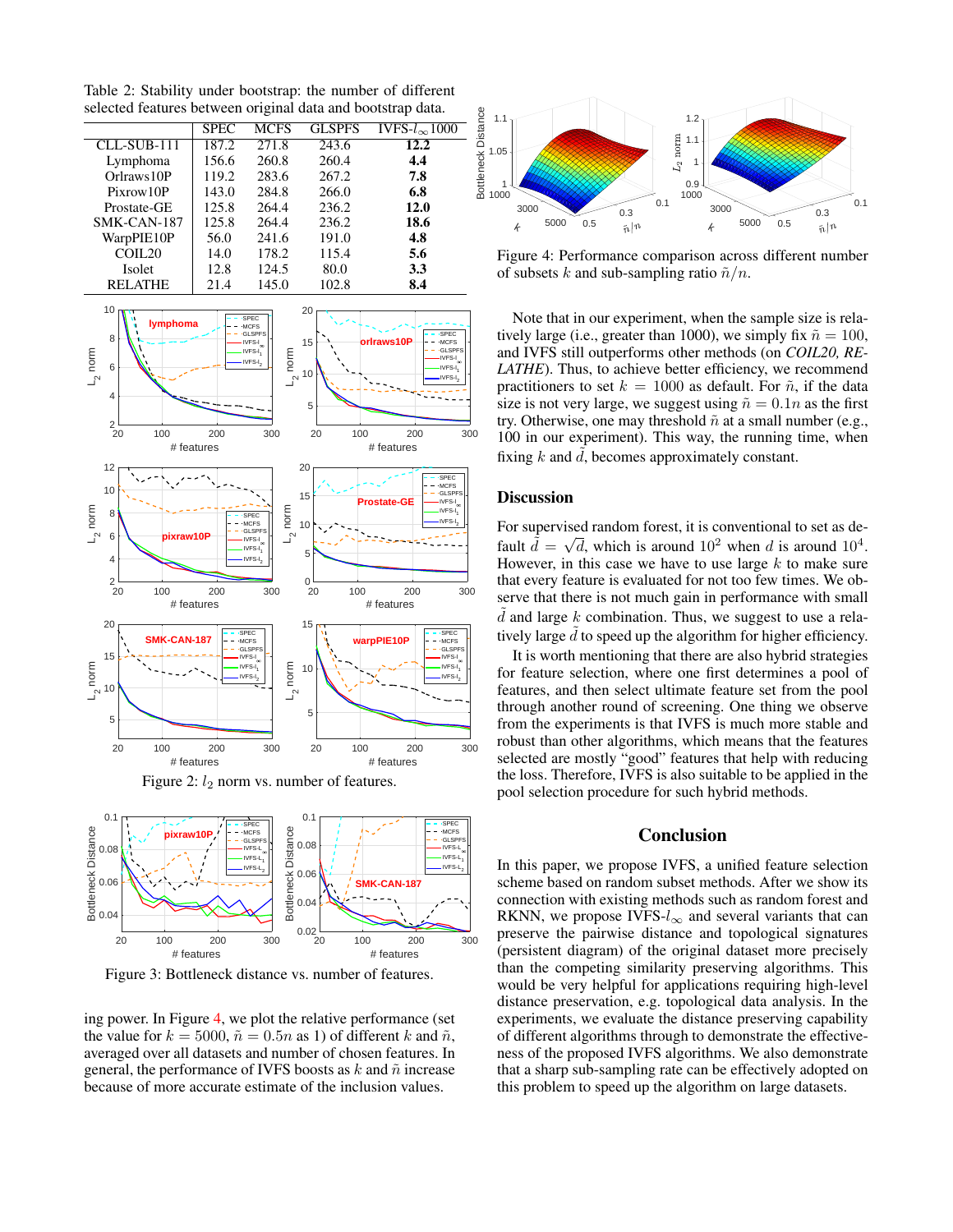# References

- <span id="page-7-22"></span>[Adams et al. 2017] Adams, H.; Emerson, T.; Kirby, M.; Neville, R.; Peterson, C.; Shipman, P. D.; Chepushtanova, S.; Hanson, E. M.; Motta, F. C.; and Ziegelmeier, L. 2017. Persistence images: A stable vector representation of persistent homology. *J. Mach. Learn. Res.* 18:8:1–8:35.
- <span id="page-7-27"></span>[Asuncion and Newman 2007] Asuncion, A., and Newman, D. 2007. Uci machine learning repository.
- <span id="page-7-13"></span>[Breiman 2001] Breiman, L. 2001. Random forests. *Machine learning* 45(1):5–32.
- <span id="page-7-23"></span>[Bubenik 2015] Bubenik, P. 2015. Statistical topological data analysis using persistence landscapes. *J. Mach. Learn. Res.* 16(1):77–102.
- <span id="page-7-4"></span>[Cai, Zhang, and He 2010] Cai, D.; Zhang, C.; and He, X. 2010. Unsupervised feature selection for multi-cluster data. In *Proceedings of the 16th ACM SIGKDD International Conference on Knowledge Discovery and Data Mining (KDD)*, 333–342.
- <span id="page-7-26"></span>[Chazal, De Silva, and Oudot 2014] Chazal, F.; De Silva, V.; and Oudot, S. 2014. Persistence stability for geometric complexes. *Geometriae Dedicata* 173(1):193–214.
- <span id="page-7-8"></span>[Du and Shen 2015] Du, L., and Shen, Y. 2015. Unsupervised feature selection with adaptive structure learning. In *Proceedings of the 21th ACM SIGKDD International Conference on Knowledge Discovery and Data Mining (KDD)*, 209–218.
- <span id="page-7-21"></span>[Edelsbrunner and Harer 2010] Edelsbrunner, H., and Harer, J. 2010. *Computational topology: an introduction*. American Mathematical Soc.
- <span id="page-7-18"></span>[Foroutan and Sklansky 1987] Foroutan, I., and Sklansky, J. 1987. Feature selection for automatic classification of nongaussian data. *IEEE Transactions on Systems, Man, and Cybernetics* 17(2):187–198.
- <span id="page-7-19"></span>[Geurts, Ernst, and Wehenkel 2006] Geurts, P.; Ernst, D.; and Wehenkel, L. 2006. Extremely randomized trees. *Machine Learning* 63(1):3–42.
- <span id="page-7-11"></span>[Guo and Zhu 2018] Guo, J., and Zhu, W. 2018. Dependence guided unsupervised feature selection. In *Proceedings of the Thirty-Second AAAI Conference on Artificial Intelligence (AAAI)*, 2232–2239.
- <span id="page-7-0"></span>[Guyon and Elisseeff 2003] Guyon, I., and Elisseeff, A. 2003. An introduction to variable and feature selection. *J. Mach. Learn. Res.* 3(Mar):1157–1182.
- <span id="page-7-3"></span>[He, Cai, and Niyogi 2006] He, X.; Cai, D.; and Niyogi, P. 2006. Laplacian score for feature selection. In *Advances in Neural Information Processing Systems (NIPS)*, 507–514.
- <span id="page-7-12"></span>[Hofer et al. 2017] Hofer, C.; Kwitt, R.; Niethammer, M.; and Uhl, A. 2017. Deep learning with topological signatures. In *Advances in Neural Information Processing Systems (NIPS)*, 1634–1644.
- <span id="page-7-25"></span>[Li and Zhang 2017] Li, P., and Zhang, C.-H. 2017. Theory of the GMM kernel. In *Proceedings of the 26th International Conference on World Wide Web (WWW)*, 1053–1062.
- <span id="page-7-6"></span>[Li et al. 2012] Li, Z.; Yang, Y.; Liu, J.; Zhou, X.; and Lu, H. 2012. Unsupervised feature selection using nonnegative

spectral analysis. In *Proceedings of the Twenty-Sixth AAAI Conference on Artificial Intelligence (AAAI)*.

- <span id="page-7-28"></span>[Li et al. 2018a] Li, J.; Cheng, K.; Wang, S.; Morstatter, F.; Trevino, R. P.; Tang, J.; and Liu, H. 2018a. Feature selection: A data perspective. *ACM Computing Surveys (CSUR)* 50(6):94.
- <span id="page-7-10"></span>[Li et al. 2018b] Li, J.; Wu, L.; Dani, H.; and Liu, H. 2018b. Unsupervised personalized feature selection. In *Proceedings of the Thirty-Second AAAI Conference on Artificial Intelligence (AAAI)*, 3514–3521.
- <span id="page-7-14"></span>[Li, Harner, and Adjeroh 2011] Li, S.; Harner, E. J.; and Adjeroh, D. A. 2011. Random knn feature selection-a fast and stable alternative to random forests. *BMC bioinformatics* 12(1):450.
- <span id="page-7-24"></span>[Li 2017] Li, P. 2017. Linearized GMM kernels and normalized random Fourier features. In *Proceedings of the 23rd ACM SIGKDD International Conference on Knowledge Discovery and Data Mining (KDD)*, 315–324.
- <span id="page-7-5"></span>[Liu et al. 2014] Liu, X.; Wang, L.; Zhang, J.; Yin, J.; and Liu, H. 2014. Global and local structure preservation for feature selection. *IEEE Transactions on Neural Networks and Learning Systems* 25(6):1083–1095.
- <span id="page-7-17"></span>[Narendra and Fukunaga 1977] Narendra, P. M., and Fukunaga, K. 1977. A branch and bound algorithm for feature subset selection. *IEEE Transactions on computers* (9):917– 922.
- <span id="page-7-9"></span>[Nie, Zhu, and Li 2016] Nie, F.; Zhu, W.; and Li, X. 2016. Unsupervised feature selection with structured graph optimization. In *Proceedings of the Thirtieth AAAI Conference on Artificial Intelligence (AAAI)*, 1302–1308.
- <span id="page-7-1"></span>[Peng, Long, and Ding 2005] Peng, H.; Long, F.; and Ding, C. 2005. Feature selection based on mutual information criteria of max-dependency, max-relevance, and minredundancy. *IEEE Transactions on pattern analysis and machine intelligence* 27(8):1226–1238.
- <span id="page-7-7"></span>[Oian and Zhai 2013] Oian, M., and Zhai, C. 2013. Robust unsupervised feature selection. In *Proceedings of the 23rd International Joint Conference on Artificial Intelligence (IJ-CAI)*, 1621–1627.
- <span id="page-7-15"></span>[Räsänen and Pohjalainen 2013] Räsänen, O., and Pohjalainen, J. 2013. Random subset feature selection in automatic recognition of developmental disorders, affective states, and level of conflict from speech. In *Proceedings of the 14th Annual Conference of the International Speech Communication Association (INTERSPEECH)*, 210–214.
- <span id="page-7-16"></span>[Strobl et al. 2008] Strobl, C.; Boulesteix, A.-L.; Kneib, T.; Augustin, T.; and Zeileis, A. 2008. Conditional variable importance for random forests. *BMC bioinformatics* 9(1):307.
- <span id="page-7-20"></span>[Tang, Garreau, and von Luxburg 2018] Tang, C.; Garreau, D.; and von Luxburg, U. 2018. When do random forests fail? In *Advances in Neural Information Processing Systems (NeurIPS)*, 2987–2997.
- <span id="page-7-2"></span>[Yu and Liu 2003] Yu, L., and Liu, H. 2003. Feature selection for high-dimensional data: A fast correlation-based filter solution. In *Proceedings of the Twentieth International Conference on Machine Learning (ICML)*, 856–863.